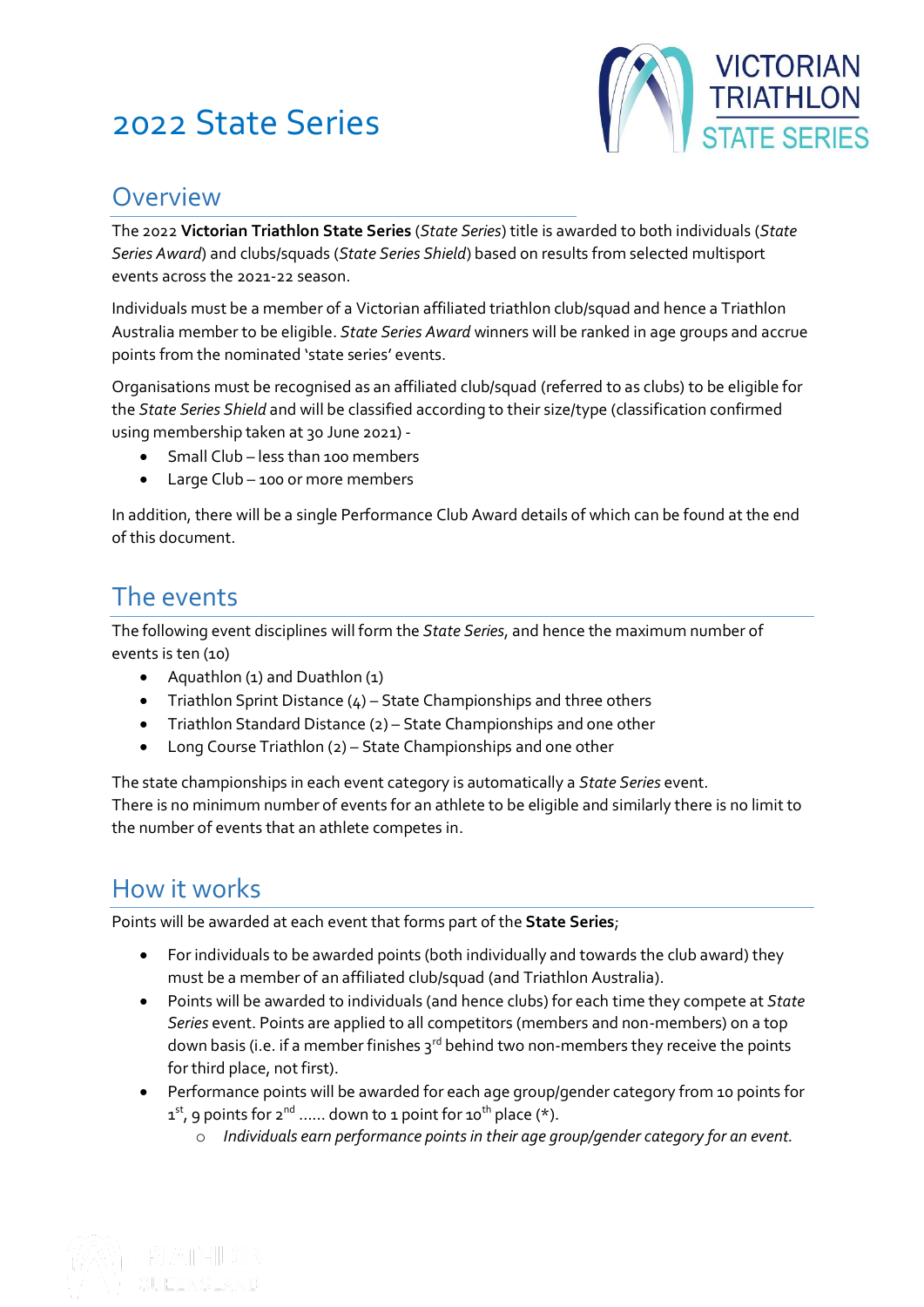• State championship races accrue a multiplier of 2 for both individual and club points (i.e.  $1^{st}$  = 20 points,  $2^{nd}$  = 18 points, .............. down to  $10^{th}$  = 2 points; and similarly, participation points will be 2 for each competitor.



## State Series Awards (Individual Champions)

Overall *State Series Awards* will be awarded in each age group taken from an athlete's **best results with no more than three (3) results being from the same discipline** (five disciplines as listed under 'The events' on page 1. See FAQ for an example of how this applies.

Best results refer to the basis of points accrual, i.e., results with the highest points value count towards the overall score. (E.g., An athlete may receive more points for a lower placing in a state championship event than a higher placing in a non-championship event and hence the higher points will be counted rather than the higher placing).

Races that are cancelled will not count towards points accrual, however at TV discretion may be included if conducted in a modified format.

For athletes in age categories 12-13, 14-15 and 16-19 years the racing opportunities vary a little due to the race competition rules restricting race distances. *For each of the 'junior' age groups the events nominated as state series events are highlighted in the table 'Schedule of Events'*

# State Series Categories

The age categories for the *State Series* start at 12-13 years, 14-15 years, 16-19 years and then progress in five (5) yr. age groups starting from 20 (i.e., 20 – 24 etc.) upwards. All ages are based on the 31st of December 2021.

Points accrual for athletes in the 12-13, 14-15 years and 16-19 years' group **will not** include events which are beyond the maximum allowable distances and hence refer to the table 'Schedule of Events' for all the details.

# State Series Shield (Club Champions)

The 2022 **Victorian Triathlon State Series Club Champion** title is awarded to club/squad (*State Series Shield*) based on results from the selected multisport events across the season.

Organisations must be recognised as an affiliated club/squad (referred to as clubs) to be eligible for the *State Series Shield* and will be classified according to their size/type (classification confirmed using membership taken at 30 June 2021) -

- Small Club less than 100 members
- Large Club 100 or more members

Clubs/squads accrue points from the performance and participation of their members calculated from the State Series events (as described in 'How it works').

The Champions clubs (small and large) will receive the State Series Shield and have the rights to use the State Series Champion logo to recognise this achievement.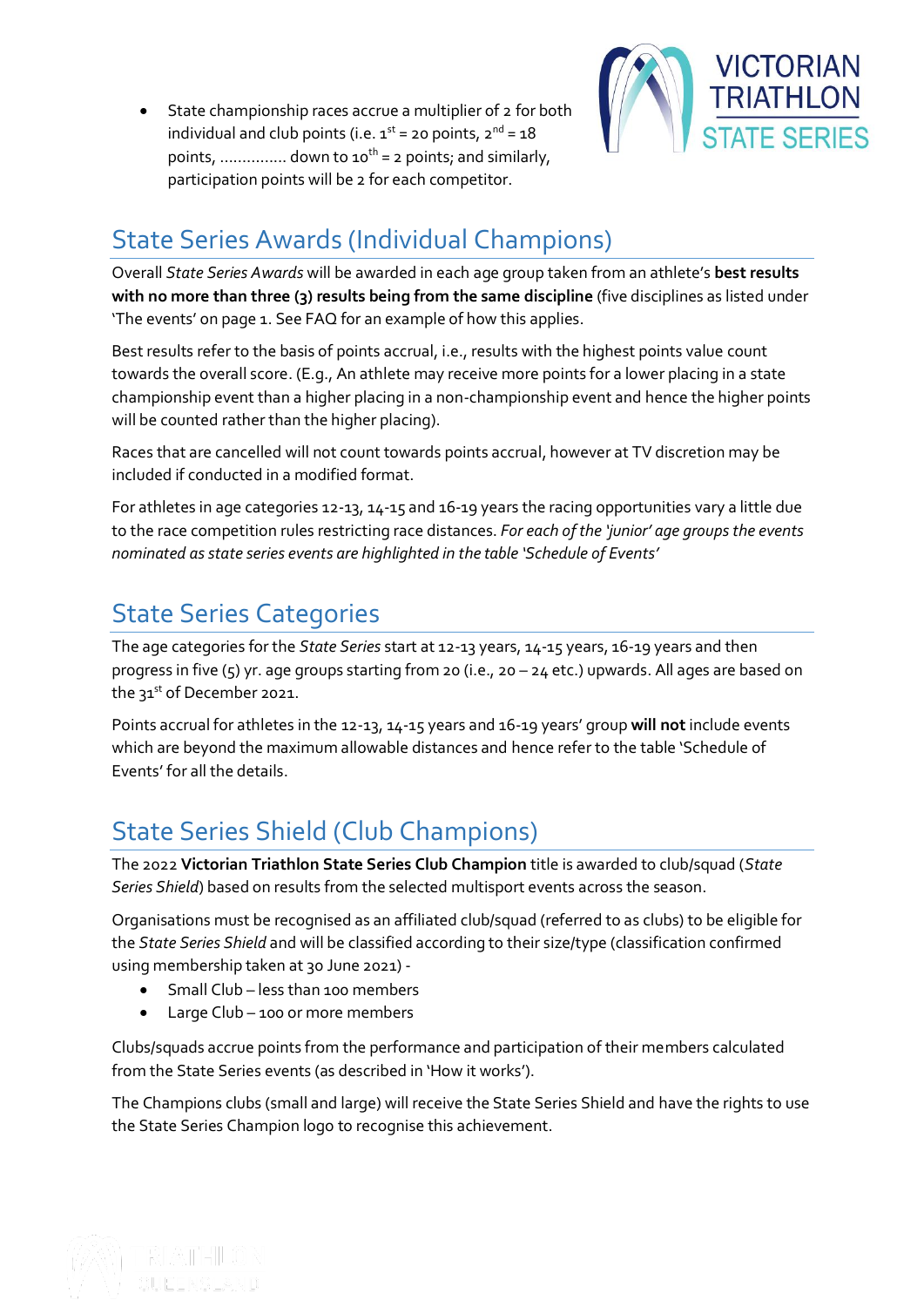

# Performance Club Award

This award recognises the role clubs and squads play in supporting and developing high performance athletes across junior, elite and age group racing.

The Performance Club Award will be calculated from the State Series events with points accumulated by club members.

Points are awarded to the first three placegetters (podium finishers) across junior, elite and age group racing on a 3,2,1 basis.

The club with the highest accumulated points across all State Series events will receive the Performance Club Award and have the rights to use the 2021 Performance Club of the Year logo to recognise this achievement.

| #  | Category         | <b>Enticer</b> | <b>Sprint</b> | St'd      | Long      | Date       | <b>EventName</b>                            | Type      | <b>WQE</b> |
|----|------------------|----------------|---------------|-----------|-----------|------------|---------------------------------------------|-----------|------------|
| 1  | <b>Duathlon</b>  | ¥              | SC.           |           |           | 12/09/2021 | Victorian Duathlon Champs YarraBlyd         | SC.       | <b>WQE</b> |
| 2. | <del>X tri</del> |                |               | S€        |           | 20/11/2021 | <b>Tre X Cross Triathlon Bendige</b>        | -se       | <b>WQE</b> |
| 3. | Triathlon        | Y              | <b>SS</b>     |           |           | 12/12/2021 | 2XU Triathlon Series - Brighton (Race 2)    | <b>SS</b> |            |
| 4  | Triathlon        | Y              | <b>SS</b>     |           |           | 22/01/2022 | <b>ECHUCA Moama Triathlon</b>               | <b>SS</b> |            |
| 5. | Aquathlon        | Y              | <b>SC</b>     |           |           | 30/01/2022 | Victorian Aguathlon C'ships - Shepparton    | SC.       | <b>WQE</b> |
| 6  | Triathlon        | Y              |               | <b>SS</b> |           | 6/02/2022  | 2XU Triathlon Series - Sandringham (Race 4) | <b>SS</b> | <b>WQE</b> |
| 7  | Triathlon        |                |               |           | <b>SS</b> | 20/02/2022 | <b>IRONMAN 70.3 Geelong</b>                 | <b>SS</b> |            |
| 8  | Triathlon        |                | <b>SS</b>     |           |           | 27/02/2022 | The "Kondak" Barwon Heads Tri               | <b>SS</b> |            |
| 9  | Triathlon        | Y              | <b>SC</b>     |           |           | 6/03/2022  | 2XU Triathlon Series - Elwood (Race 5)      | SC.       |            |
| 10 | Triathlon        |                |               |           | <b>SC</b> | 12/03/2022 | <b>Challenge Shepparton</b>                 | SC.       |            |
| 11 | Triathlon        | Y              |               | <b>SC</b> |           | 27/03/2022 | 2XU Triathlon Series - St Kilda (Race 6)    | SC.       | <b>WQE</b> |
| 12 | Duathlon         | Y              | SC            |           |           | TBC (May)  | Victorian Duathlon Champs - YarraBlvd       | <b>SC</b> |            |

## Schedule of Events

### **FAQ**

### Why were these races selected?

*These races were selected to ensure a variety of options across the disciplines of multisport and to support races providing high quality racing experiences.* 

### Do I need to compete a minimum number of races to be eligible to win my Age Group State Series Award?

*No. Whilst you need only compete in one (1) race to be ranked in the points score.*